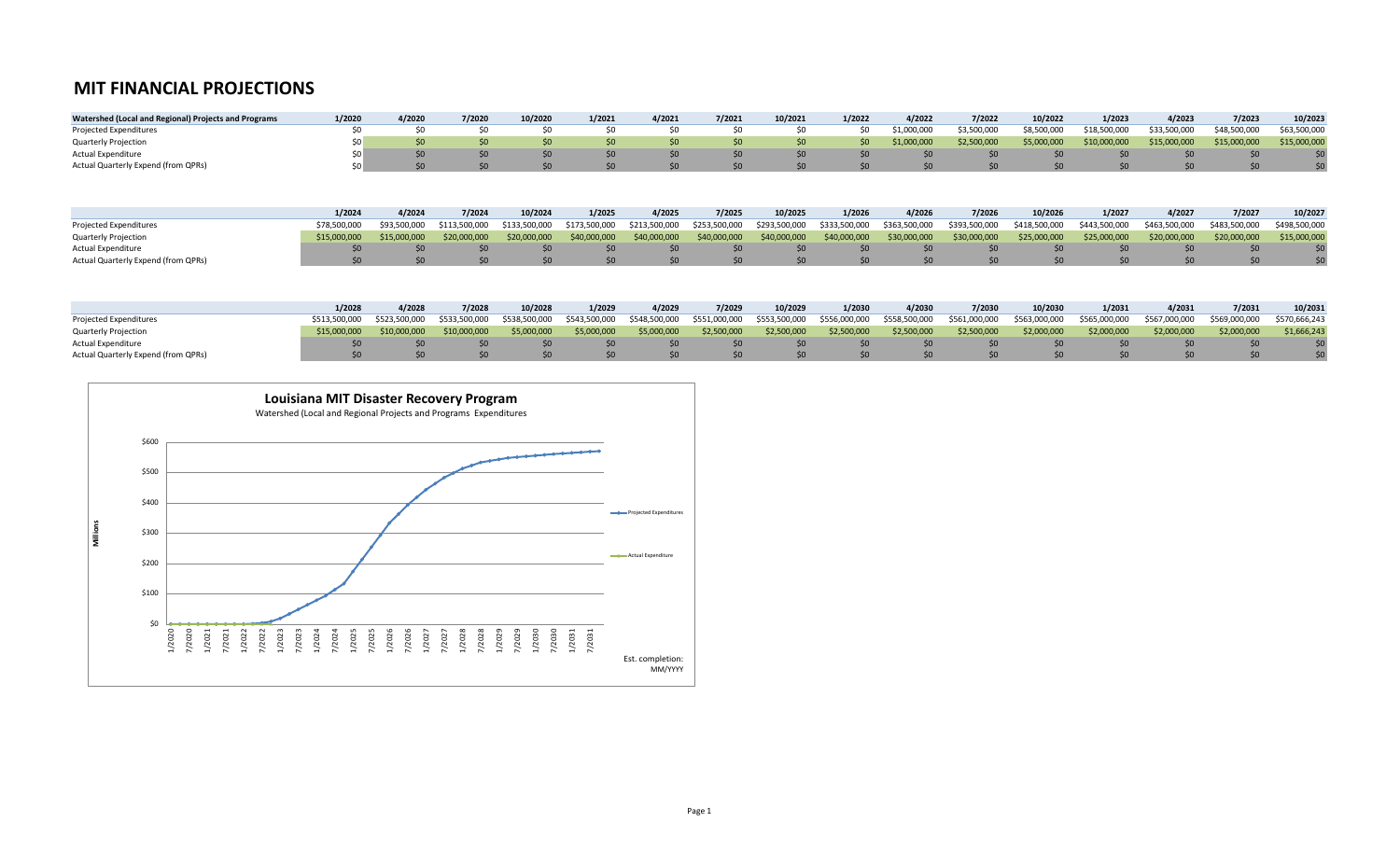| <b>State Projects and Programs</b>  | 1/2020        | 4/2020       | 7/2020        | 10/2020       | 1/2021       | 4/2021        | 7/2021        | 10/2021       | 1/2022        | 4/2022        | 7/2022        | 10/2022       | 1/2023        | 4/2023        | 7/2023        | 10/2023       |
|-------------------------------------|---------------|--------------|---------------|---------------|--------------|---------------|---------------|---------------|---------------|---------------|---------------|---------------|---------------|---------------|---------------|---------------|
| Projected Expenditures              | \$0           | \$0          | \$0           | \$0           | \$0          | \$0           | \$0           | \$0           | \$250,000     | \$750,000     | \$1,750,000   | \$3,250,000   | \$5,250,000   | \$7,750,000   | \$10,250,000  | \$12,750,000  |
| Quarterly Projection                | \$0           | \$0          | \$0           | \$0           | \$0          | \$0           | \$0           | \$0           | \$250,000     | \$500,000     | \$1,000,000   | \$1,500,000   | \$2,000,000   | \$2,500,000   | \$2,500,000   | \$2,500,000   |
| Actual Expenditure                  | \$0           | \$0          | \$0           | \$0           | \$0          | \$17,690      | \$17,690      | \$17,690      | \$17,690      | \$17,690      | \$17,690      | \$17,690      | \$17,690      | \$17,690      | \$17,690      | \$17,69       |
| Actual Quarterly Expend (from QPRs) | \$0           | \$0          | \$0           | \$0\$         | \$0          | \$17,690      | \$0           | \$0           |               |               |               |               |               |               | $\mathbf{0}$  |               |
|                                     |               |              |               |               |              |               |               |               |               |               |               |               |               |               |               |               |
|                                     |               |              |               |               |              |               |               |               |               |               |               |               |               |               |               |               |
|                                     | 1/2024        | 4/2024       | 7/2024        | 10/2024       | 1/2025       | 4/2025        | 7/2025        | 10/2025       | 1/2026        | 4/2026        | 7/2026        | 10/2026       | 1/2027        | 4/2027        | 7/2027        | 10/2027       |
| Projected Expenditures              | \$17,750,000  | \$25,250,000 | \$32,750,000  | \$42,750,000  | \$52,750,000 | \$77,750,000  | \$117,750,000 | \$157,750,000 | \$187,750,000 | \$207,750,000 | \$217,750,000 | \$225,250,000 | \$232,750,000 | \$238,750,000 | \$244,750,000 | \$250,250,000 |
| Quarterly Projection                | \$5,000,000   | \$7,500,000  | \$7,500,000   | \$10,000,000  | \$10,000,000 | \$25,000,000  | \$40,000,000  | \$40,000,000  | \$30,000,000  | \$20,000,000  | \$10,000,000  | \$7,500,000   | \$7,500,000   | \$6,000,000   | \$6,000,000   | \$5,500,000   |
| Actual Expenditure                  | \$17,690      | \$17,690     | \$17,690      | \$17,690      | \$17,690     | \$17,690      | \$17,690      | \$17,690      | \$17,690      | \$17,690      | \$17,690      | \$17,690      | \$17,690      | \$17,690      | \$17,690      | \$17,69       |
| Actual Quarterly Expend (from QPRs) | \$0           | \$0          | \$0           | \$0           | \$0          | \$0           | \$0           | \$0           | \$0           | \$0           | \$0           | \$0           | \$0           | \$0           | \$0           | \$0           |
|                                     |               |              |               |               |              |               |               |               |               |               |               |               |               |               |               |               |
|                                     |               |              |               |               |              |               |               |               |               |               |               |               |               |               |               |               |
|                                     |               |              |               |               |              |               |               |               |               |               |               |               |               |               |               |               |
|                                     | 1/2028        | 4/2028       | 7/2028        | 10/2028       | 1/2029       | 4/2029        | 7/2029        | 10/2029       | 1/2030        | 4/2030        | 7/2030        | 10/2030       | 1/2031        | 4/2031        | 7/2031        | 10/2031       |
| <b>Projected Expenditures</b>       | \$255,257,590 | 260,257,59   | \$265,257,590 | \$270,257,590 | 275,257,590  | \$280,257,590 | \$285,257,590 | \$290,257,590 | \$295,257,590 | \$300,257,59  | 305,257,59    | \$307,757,59  | \$310,257,590 | \$311,257,590 | \$312,257,590 | \$312,757,590 |
| Quarterly Projection                | \$5,007,590   | \$5,000,000  | \$5,000,000   | \$5,000,000   | \$5,000,000  | \$5,000,000   | \$5,000,000   | \$5,000,000   | \$5,000,000   | \$5,000,000   | \$5,000,000   | \$2,500,000   | \$2,500,000   | \$1,000,000   | \$1,000,000   | \$500,000     |
| Actual Expenditure                  | \$17,690      | \$17,690     | \$17,690      | \$17,690      | \$17,690     | \$17,690      | \$17,690      | \$17,690      | \$17,690      | \$17,690      | \$17,690      | \$17,690      | \$17,690      | \$17,690      | \$17,690      | \$17,69       |
| Actual Quarterly Expend (from QPRs) | \$0           |              | \$C           | \$C           | \$0          | $50^{\circ}$  |               |               | \$0           |               | $50^{\circ}$  | \$0           | \$0           | \$0           | \$0           |               |

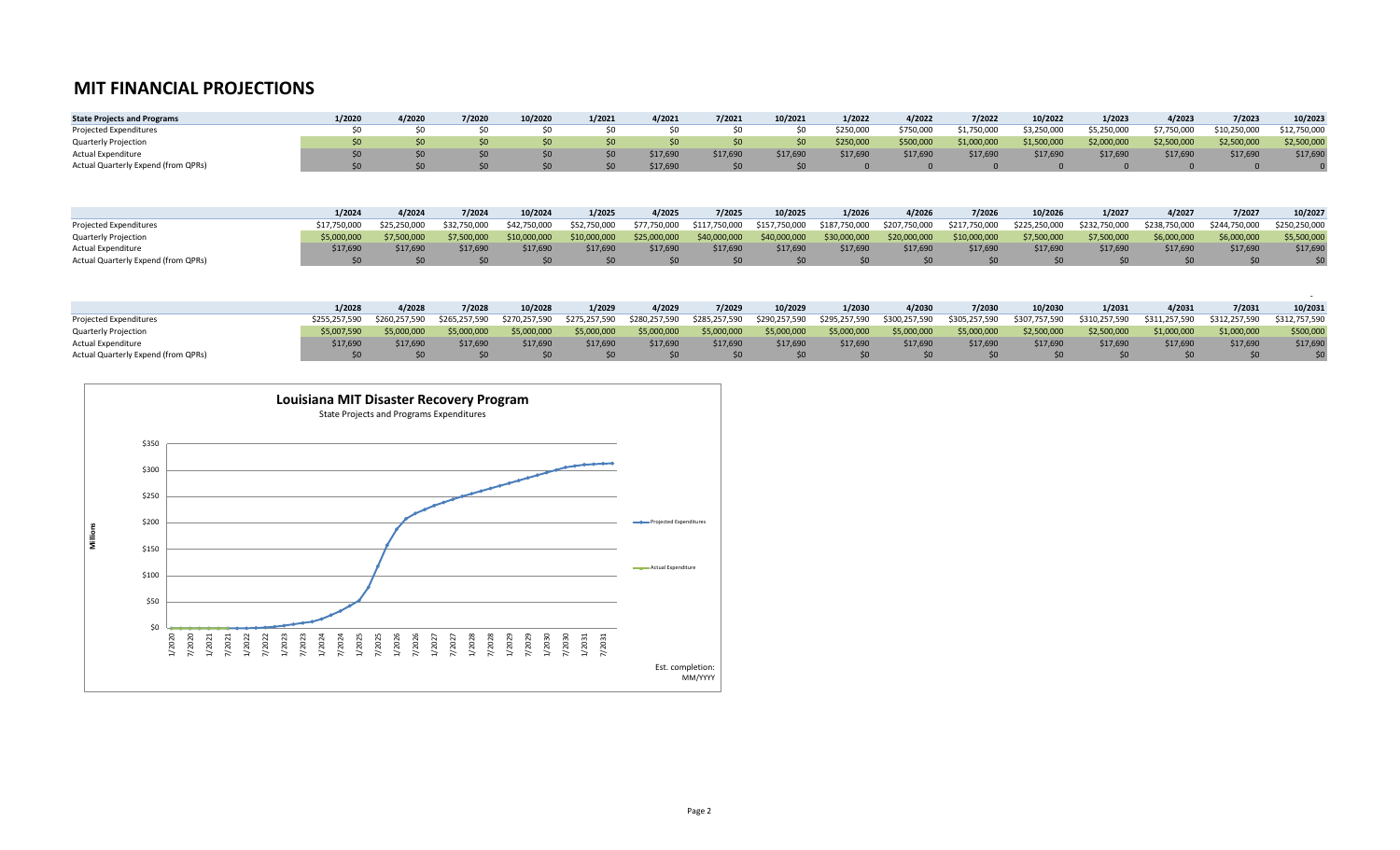| <b>Non-Federal Cost Share Assistance</b> | 1/2020       | 4/2020       | 7/2020       | 10/2020      | 1/2021       | 4/2021       | 7/2021       | 10/2021      | 1/2022       | 4/2022       | 7/2022          | 10/2022      | 1/2023       | 4/2023       | 7/2023       | 10/2023      |
|------------------------------------------|--------------|--------------|--------------|--------------|--------------|--------------|--------------|--------------|--------------|--------------|-----------------|--------------|--------------|--------------|--------------|--------------|
| Projected Expenditures                   |              | \$0          | \$0          | \$0          | \$0          | \$0          | \$0          | S0           | \$500,000    | \$1,000,000  | \$8,500,000     | \$16,000,000 | \$17,000,000 | \$19,000,000 | \$21,000,000 | \$23,500,000 |
| <b>Quarterly Projection</b>              | \$0          | \$0          | \$0          | \$0\$        | \$0\$        | \$0          | \$0          | \$0          | \$500,000    | \$500,000    | \$7,500,000     | \$7,500,000  | \$1,000,000  | \$2,000,000  | \$2,000,000  | \$2,500,000  |
| <b>Actual Expenditure</b>                | \$0          | \$0          | \$0          | \$0\$        | \$0          | \$0          | \$0          | \$0          | \$0          | \$0          | \$0             | \$0          | \$0          | \$0          | \$0          |              |
| Actual Quarterly Expend (from QPRs)      | \$0          | \$0          | \$0          | \$0          | \$0          | \$0          | \$0          | \$0          | \$0          | \$0          | \$0\$           | \$0          | \$0          | \$0          | \$0          |              |
|                                          |              |              |              |              |              |              |              |              |              |              |                 |              |              |              |              |              |
|                                          | 1/2024       | 4/2024       | 7/2024       | 10/2024      | 1/2025       | 4/2025       | 7/2025       | 10/2025      | 1/2026       | 4/2026       | 7/2026          | 10/2026      | 1/2027       | 4/2027       | 7/2027       | 10/2027      |
| Projected Expenditures                   | \$26,000,000 | \$29,500,000 | \$33,000,000 | \$36,500,000 | \$40,500,000 | \$44,500,000 | \$49,500,000 | \$54,500,000 | \$58,500,000 | \$62,000,000 | \$65,500,000    | \$68,500,000 | \$71,500,000 | \$74,500,000 | \$77,500,000 | \$80,500,000 |
| Quarterly Projection                     | \$2,500,000  | \$3,500,000  | \$3,500,000  | \$3,500,000  | \$4,000,000  | \$4,000,000  | \$5,000,000  | \$5,000,000  | \$4,000,000  | \$3,500,000  | \$3,500,000     | \$3,000,000  | \$3,000,000  | \$3,000,000  | \$3,000,000  | \$3,000,000  |
| <b>Actual Expenditure</b>                |              | \$0          | \$0          | \$0          | \$0          | \$0          | \$0          | \$0          | $50^{\circ}$ | \$0          | \$0             | \$0          | \$0          | \$0          | \$0          |              |
| Actual Quarterly Expend (from QPRs)      |              | \$0          | \$0          | \$0\$        | \$0          | \$0          | \$0          | \$0          | \$0          | \$0          | 50 <sup>1</sup> | \$0          | \$0          | \$0          | \$0          |              |
|                                          |              |              |              |              |              |              |              |              |              |              |                 |              |              |              |              |              |
|                                          |              |              |              |              |              |              |              |              |              |              |                 |              |              |              |              |              |
|                                          |              |              |              |              |              |              |              |              |              |              |                 |              |              |              |              |              |

|                                     | 1/2028       | 4/2028       | 7/2028       | 10/2028      | 1/2029       | 4/2029       | 7/2029       | 10/2029       | 1/2030        | 4/2030        | 7/2030        | 10/2030       | 1/2031        | 4/2031        | 7/2031        | 10/2031       |
|-------------------------------------|--------------|--------------|--------------|--------------|--------------|--------------|--------------|---------------|---------------|---------------|---------------|---------------|---------------|---------------|---------------|---------------|
| Projected Expenditures              | \$83.500.000 | \$86,000,000 | \$88,500,000 | \$91,000,000 | \$93,500,000 | \$96,000,000 | \$98,500,000 | \$101,000,000 | \$103,500,000 | \$106,000,000 | \$107,000,000 | \$108,250,000 | \$109,250,000 | \$110,250,000 | \$111,250,000 | \$111,988,107 |
| <b>Quarterly Projection</b>         | \$3.000.000  | \$2,500,000  | \$2,500,000  | \$2,500,000  | \$2,500,000  | \$2,500,000  | \$2,500,000  | \$2,500,000   | \$2,500,000   | \$2,500,000   | \$1,000,000   | \$1,250,000   | \$1,000,000   | \$1,000,000   | \$1,000,000   | \$738,107     |
| <b>Actual Expenditure</b>           |              |              |              |              |              |              |              |               |               |               |               |               |               |               |               |               |
| Actual Quarterly Expend (from QPRs) |              |              |              |              |              |              |              |               |               |               |               |               |               |               |               | $\zeta$       |

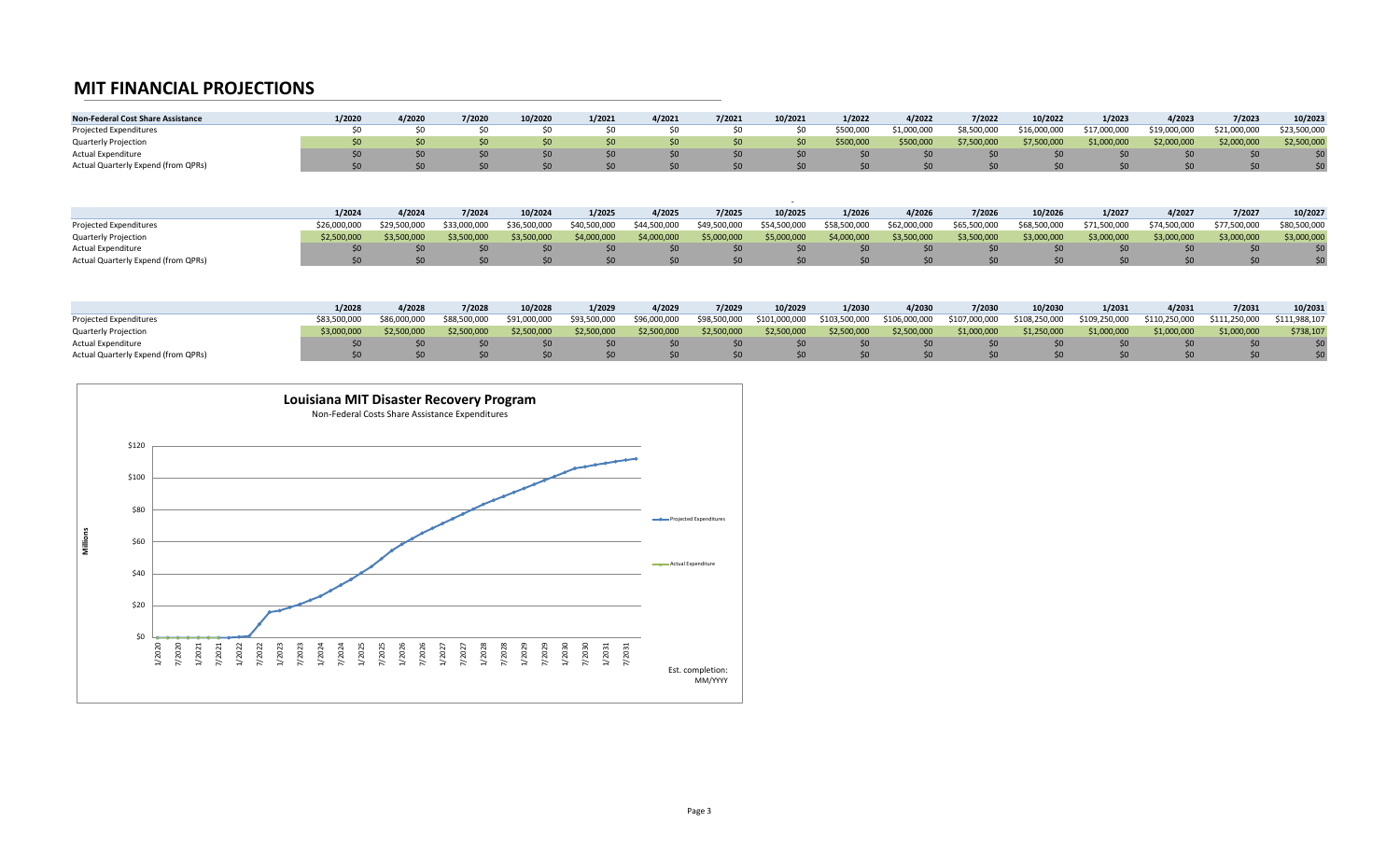| <b>Planning</b>                     | 1/2020 | 4/2020 | 7/2020 | 10/2020   | 1/2021          | 4/2021 | 7/2021 | 10/2021   | 1/2022       | 4/2022      | 7/2022      | 10/2022      | 1/2023       | 4/2023       | 7/2023       | 10/2023      |
|-------------------------------------|--------|--------|--------|-----------|-----------------|--------|--------|-----------|--------------|-------------|-------------|--------------|--------------|--------------|--------------|--------------|
| Projected Expenditures              |        |        |        |           |                 |        |        | \$250,000 | \$1,750,000  | \$4,250,000 | \$9,250,000 | \$19,250,000 | \$29,250,000 | \$39,250,000 | \$54,250,000 | \$69,250,000 |
| <b>Quarterly Projection</b>         |        |        |        | \$0       | $50^{\circ}$    |        |        | \$250,000 | \$1,500,000  | \$2,500,000 | \$5,000,000 | \$10,000,000 | \$10,000,000 | \$10,000,000 | \$15,000,000 | \$15,000,000 |
| Actual Expenditure                  |        |        |        | <b>SO</b> |                 |        |        |           |              |             |             |              |              |              |              |              |
| Actual Quarterly Expend (from QPRs) |        |        |        | י^        | 50 <sup>2</sup> |        |        |           | $50^{\circ}$ |             |             |              |              |              |              | $\zeta$      |
|                                     |        |        |        |           |                 |        |        |           |              |             |             |              |              |              |              |              |

|                                     | 1/2024       | 4/2024       | 7/2024       | 10/2024       | 1/2025        | 4/2025        | 7/2025        | 10/2025       | 1/2026        | 4/2026        | 7/2026        | 10/2026       | 1/2027        | 4/2027        | 7/2027        | 10/2027       |
|-------------------------------------|--------------|--------------|--------------|---------------|---------------|---------------|---------------|---------------|---------------|---------------|---------------|---------------|---------------|---------------|---------------|---------------|
| Projected Expenditures              | \$79.250.000 | \$89.250.000 | \$96,750,000 | \$104,250,000 | \$111,750,000 | \$119,250,000 | \$126,750,000 | \$131,750,000 | \$136,750,000 | \$141,750,000 | \$146,750,000 | \$151,750,000 | \$156,750,000 | \$161,750,000 | \$166,750,000 | \$169,948,380 |
| Quarterly Projection                | \$10,000,000 | \$10,000,000 | \$7,500,000  | \$7,500,000   | \$7,500,000   | \$7,500,000   | \$7,500,000   | \$5,000,000   | \$5,000,000   | \$5,000,000   | \$5,000,000   | \$5,000,000   | \$5,000,000   | \$5,000,000   | \$5,000,000   | \$3,198,380   |
| Actual Expenditure                  |              |              |              |               |               |               |               |               |               |               |               |               |               |               |               |               |
| Actual Quarterly Expend (from QPRs) |              |              |              |               |               |               |               |               |               |               |               |               |               |               |               |               |

|                                     | 1/2028        | 4/2028        | 7/2028        | 10/2028       | 1/2029        | 4/2029        | 7/2029        | 10/2029       | 1/2030        | 4/2030        | 7/2030        | 10/2030       | 1/2031        | 4/2031        | 7/2031        | 10/2031       |
|-------------------------------------|---------------|---------------|---------------|---------------|---------------|---------------|---------------|---------------|---------------|---------------|---------------|---------------|---------------|---------------|---------------|---------------|
| Projected Expenditures              | \$169.948.380 | \$169,948,380 | \$169,948,380 | \$169,948,380 | \$169,948,380 | \$169,948,380 | \$169,948,380 | \$169,948,380 | \$169,948,380 | \$169,948,380 | \$169,948,380 | \$169,948,380 | \$169,948,380 | \$169,948,380 | \$169,948,380 | \$169,948,380 |
| Quarterly Projection                |               |               |               |               |               |               |               |               |               |               |               |               |               |               |               | \$0           |
| Actual Expenditure                  |               |               |               |               |               |               |               |               |               |               |               |               |               |               |               | 50            |
| Actual Quarterly Expend (from QPRs) |               |               |               |               |               |               |               |               |               |               |               |               |               |               |               | 50            |

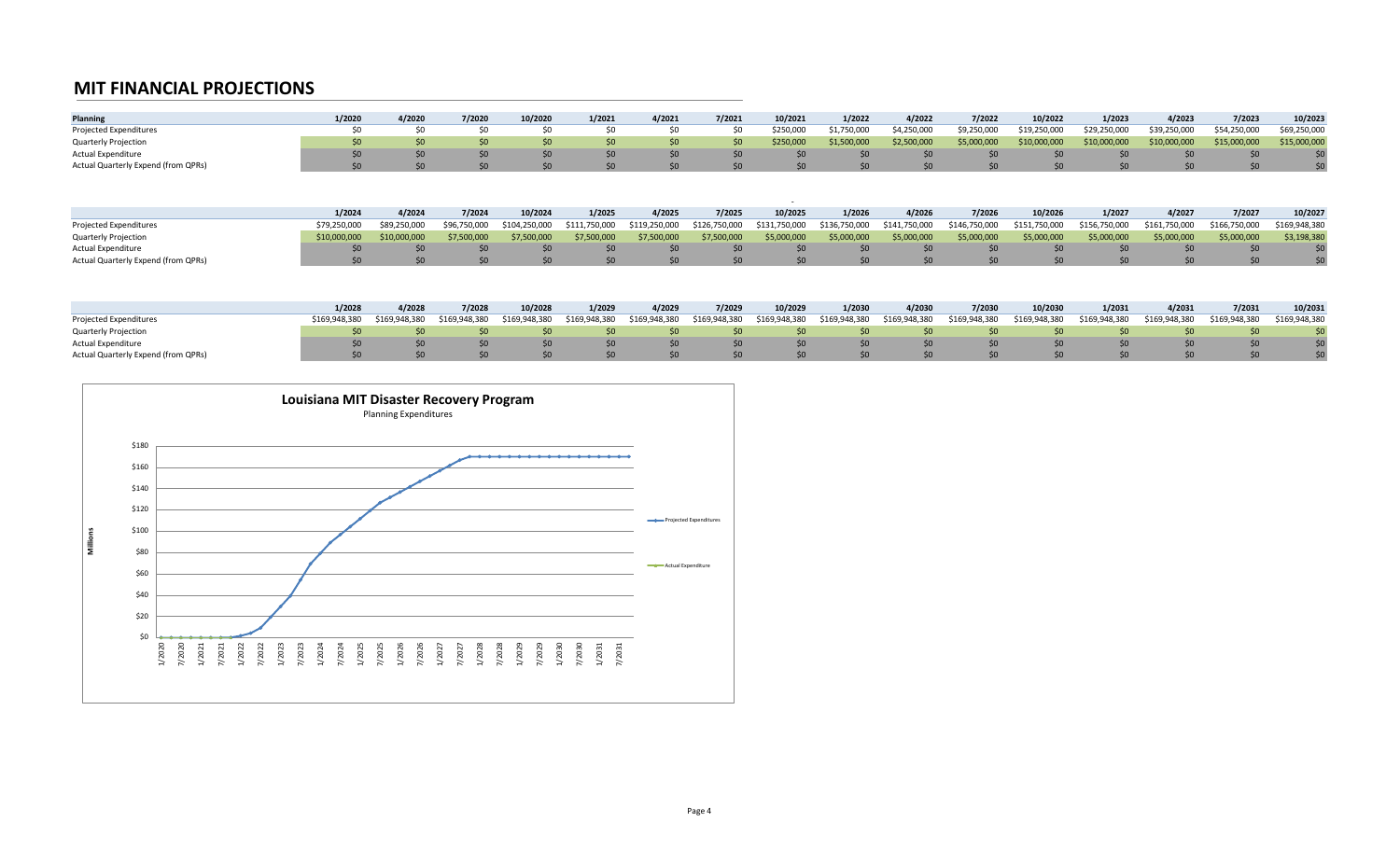| <b>Administration</b>               | 1/2020       | 4/2020          | 7/2020       | 10/2020      | 1/2021       | 4/2021       | 7/2021       | 10/2021      | 1/2022       | 4/2022       | 7/2022       | 10/2022      | 1/2023       | 4/2023       | 7/2023       | 10/2023      |
|-------------------------------------|--------------|-----------------|--------------|--------------|--------------|--------------|--------------|--------------|--------------|--------------|--------------|--------------|--------------|--------------|--------------|--------------|
| Projected Expenditures              | \$0          | \$0             | \$0          | \$150,000    | \$350,000    | \$650,000    | \$1,449,218  | \$2,248,436  | \$3,047,654  | \$3,846,872  | \$5,427,677  | \$7,008,482  | \$8,589,28   | \$10,170,092 | \$11,513,303 | \$12,856,513 |
| <b>Quarterly Projection</b>         | \$0          | \$0\$           | \$0          | \$150,000    | \$200,000    | \$300,000    | \$799,218    | \$799,218    | \$799,218    | \$799,218    | \$1,580,805  | \$1,580,805  | \$1,580,805  | \$1,580,805  | \$1,343,211  | \$1,343,211  |
| Actual Expenditure                  | \$0          | \$0             | \$0          | \$164,960    | \$386,730    | \$713,693    | \$713,693    | \$713,693    | \$713,693    | \$713,693    | \$713,693    | \$713,693    | \$713,693    | \$713,693    | \$713,693    | \$713,693    |
| Actual Quarterly Expend (from QPRs) | \$0          | 50 <sub>1</sub> | \$0          | \$164,960    | \$221,770    | \$326,964    | \$0          | \$0          | \$0          | \$0          | \$0          | \$0          | \$0          | \$0          | \$0          | \$0          |
|                                     |              |                 |              |              |              |              |              |              |              |              |              |              |              |              |              |              |
|                                     |              |                 |              |              |              |              |              |              |              |              |              |              |              |              |              |              |
|                                     | 1/2024       | 4/2024          | 7/2024       | 10/2024      | 1/2025       | 4/2025       | 7/2025       | 10/2025      | 1/2026       | 4/2026       | 7/2026       | 10/2026      | 1/2027       | 4/2027       | 7/2027       | 10/2027      |
| Projected Expenditures              | \$14,199,724 | \$15,542,934    | \$16,786,176 | \$18,029,418 | \$19,272,659 | \$20,515,90: | \$21,499,803 | \$22,324,327 | \$23,148,851 | \$23,973,37  | \$24,916,431 | \$25,859,487 | \$26,802,543 | \$27,745,599 | \$29,013,664 | \$30,281,728 |
| Quarterly Projection                | \$1,343,211  | \$1,343,211     | \$1,243,242  | \$1,243,242  | \$1,243,242  | \$1,243,242  | \$983,902    | \$824,524    | \$824,524    | \$824,524    | \$943,056    | \$943,056    | \$943,056    | \$943,056    | \$1,268,064  | \$1,268,064  |
| Actual Expenditure                  | \$713,693    | \$713,693       | \$713,693    | \$713,693    | \$713,693    | \$713,693    | \$713,693    | \$713,693    | \$713,693    | \$713,693    | \$713,693    | \$713,693    | \$713,693    | \$713,693    | \$713,693    | \$713,693    |
| Actual Quarterly Expend (from QPRs) | \$0          | \$0             | \$0          | \$0          | \$0          | $50^{\circ}$ | \$0          | \$0          | \$0          | \$0          | \$0          | \$0          | \$0          | \$0          | \$0          | \$0          |
|                                     |              |                 |              |              |              |              |              |              |              |              |              |              |              |              |              |              |
|                                     |              |                 |              |              |              |              |              |              |              |              |              |              |              |              |              |              |
|                                     | 1/2028       | 4/2028          | 7/2028       | 10/2028      | 1/2029       | 4/2029       | 7/2029       | 10/2029      | 1/2030       | 4/2030       | 7/2030       | 10/2030      | 1/2031       | 4/2031       | 7/2031       | 10/2031      |
| <b>Projected Expenditures</b>       | \$31,549,792 | \$32,817,856    | \$34,085,892 | \$35,353,927 | \$36,621,963 | \$37,889,998 | \$39,158,043 | \$40,426,088 | \$41,694,133 | \$42,962,178 | \$43,980,258 | \$44,998,338 | \$46,016,418 | \$47,034,498 | \$47,795,589 | \$48,556,680 |
| <b>Quarterly Projection</b>         | \$1,268,064  | \$1,268,064     | \$1,268,036  | \$1,268,036  | \$1,268,036  | \$1,268,036  | \$1,268,045  | \$1,268,045  | \$1,268,045  | \$1,268,045  | \$1,018,080  | \$1,018,080  | \$1,018,080  | \$1,018,080  | \$761,091    | \$761,091    |

Actual Expenditure \$713,693 \$713,693 \$713,693 \$713,693 \$713,693 \$713,693 \$713,693 \$713,693 \$713,693 \$713,693 \$713,693 \$713,693 \$713,693 \$713,693 Actual Quarterly Expend (from QPRs) \$0 \$0 \$0 \$0 \$0 \$0 \$0 \$0 \$0 \$0 \$0 \$0 \$0 \$0 \$0 \$0